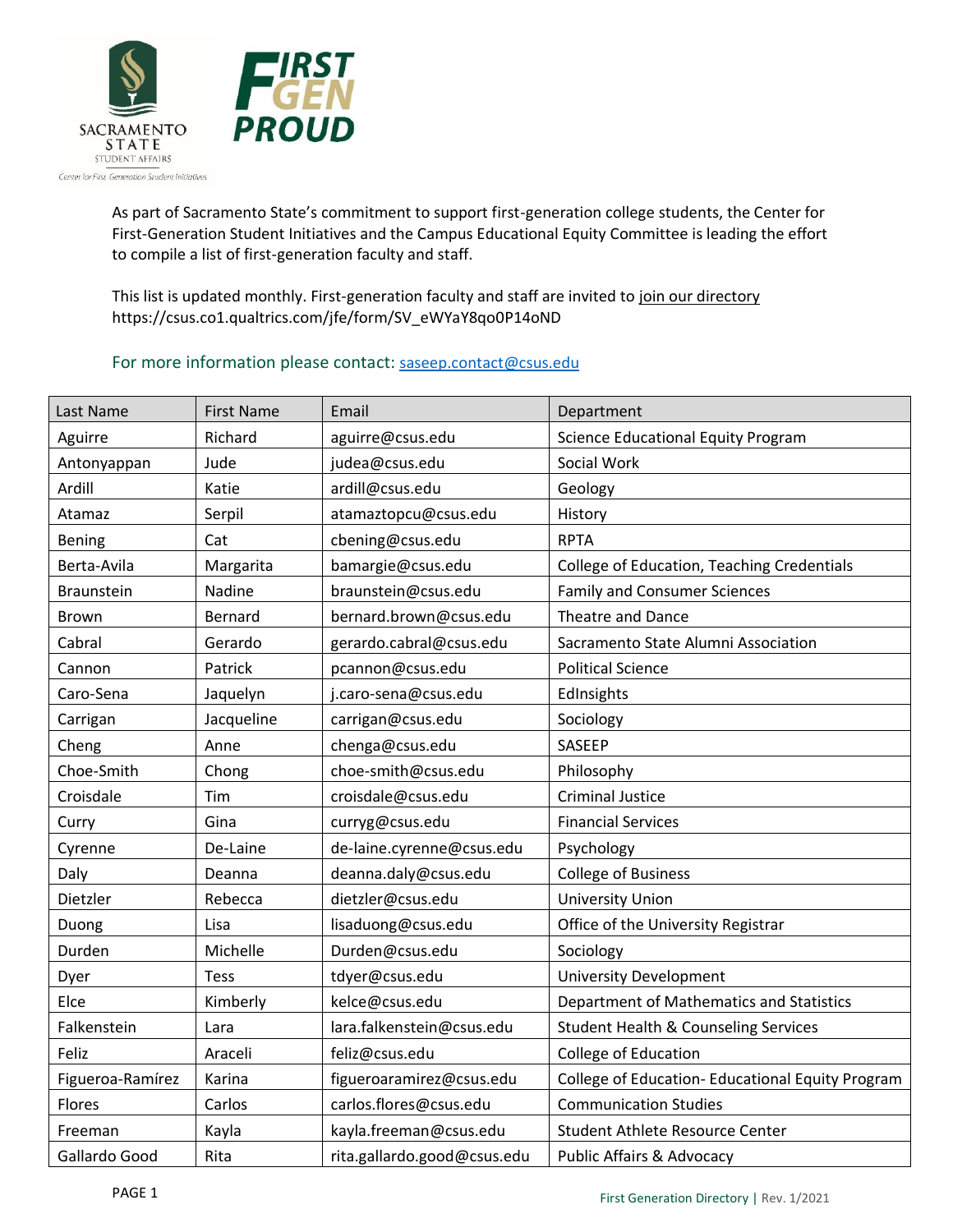| Garcia-Solorio             | Karina       | k.garcia-solorio@csus.edu  | <b>Student Affairs Business Operations</b>         |
|----------------------------|--------------|----------------------------|----------------------------------------------------|
| Gilkerson                  | Jonathan     | gilkerson@csus.edu         | <b>Biological Sciences</b>                         |
| Gomez                      | Patricia     | p.gomez@csus.edu           | <b>College of Continuing Education</b>             |
| Gonzalez                   | Nayeli       | nayelip12@gmail.com        | <b>Risk Management Services</b>                    |
| Hagge                      | Darla        | hagge@csus.edu             | <b>CSAD in CHHS</b>                                |
| Hall                       | Christine    | cnhall@csus.edu            | Organizational & Learning Development              |
| Herrera-Tan                | Anastasia    | aherrera@csus.edu          | <b>Bursar's Office</b>                             |
| Higuera                    | Shellie      | shellie.higuera@csus.edu   | Services to Students with Disabilities (SSWD)      |
| Hinkle                     | Ashton       | Ashtonhinkle@csus.edu      | Services to Students with Disabilities (SSWD)      |
| Horse                      | Rena         | rhorse@csus.edu            | <b>Ethnic Studies</b>                              |
| Hoskins                    | Gabrielle    | gabrielle.ellysse@csus.edu | <b>College of Natural Sciences and Mathematics</b> |
| Hughes                     | Kat          | katherynhughes@csus.edu    | College of Health and Human Services               |
| Hurtz                      | Shannon      | shannon.hurtz@csus.edu     | Psychology                                         |
| Ibarra                     | Isabel       | isabel.ibarra@csus.edu     | <b>Community Engagement Center</b>                 |
| Jenkins                    | Wendy        | wendy.jenkins@csus.edu     | Office of University Registrar                     |
| Jensen                     | Donna        | donna.jensen@csus.edu      | Gerontology                                        |
| Jensen                     | Mikkel       | mikkel.jensen@csus.edu     | Physics and Astronomy                              |
| Kautzman                   | Amy          | kautzman@csus.edu          | University Library                                 |
| <b>King</b>                | Charles      | charles.king@csus.edu      | Police Dept.                                       |
| King                       | Lori         | lori.king@csus.edu         | Human Resources - Benefits                         |
| Klimaszewski-<br>Patterson | Anna         | anna.kp@csus.edu           | Geography                                          |
| Kobbe                      | Erica        | kobbe@csus.edu             | <b>University Advancement</b>                      |
| Kober                      | Mary         | mary.kober@csus.edu        | Career Center                                      |
| Koch                       | Anna         | anna.koch@csus.edu         | The WELL                                           |
| Lamumba                    | AJamu        | ajamu.lamumba@csus.edu     | <b>UNIQUE Programs, University Union</b>           |
| Latino-Newman              | Tracy        | tracy.newman@csus.edu      | <b>University Development</b>                      |
| Liaz                       | Kimberly     | Kimberly.liaz@csus.edu     | Liberal Studies & Social Science                   |
| Lim                        | <b>Brian</b> | lim@csus.edu               | <b>Teaching Credentials Department</b>             |
| Limón                      | Nicole       | nicole.limon@csus.edu      | Theatre and Dance                                  |
| López Figueroa             | Julie        | figueroa@csus.edu          | <b>Ethnic Studies</b>                              |
| Lor                        | Pa           | pa.lor@csus.edu            | <b>Bursar's Office</b>                             |
| Malvini Redden             | Shawna       | malviniredden@csus.edu     | <b>Communication Studies</b>                       |
| McKeough                   | Michael      | mckeough@csus.edu          | Physical Therapy                                   |
| Melgarejo                  | Emanuel      | melgarejo@csus.edu         | Career Center                                      |
| Miller                     | Christine    | millercm@csus.edu          | <b>Academic Affairs</b>                            |
| Miller                     | Rachel       | rachel.miller@csus.edu     | Art                                                |
| Mora                       | Noel         | noelmora@csus.edu          | Serna Center                                       |
| <b>Morales</b>             | Jonathan     | jonathan.morales@csus.edu  | <b>University Communications</b>                   |
| Morley                     | Amber        | amber.morley@csus.edu      | University Advancement Alumni Relations            |
| Munoz                      | Danielle     | danielle.munoz@csus.edu    | <b>Student Affairs CARES Office</b>                |
| Neeley                     | Trevor       | trev.neeley@csus.edu       | <b>Academic Advising Center</b>                    |
| Ortiz                      | Arlene       | arlene.ortiz@csus.edu      | Graduate and Professional Studies in Education     |
| Paradis                    | Jeffrey      | jparadis@csus.edu          | Chemistry                                          |